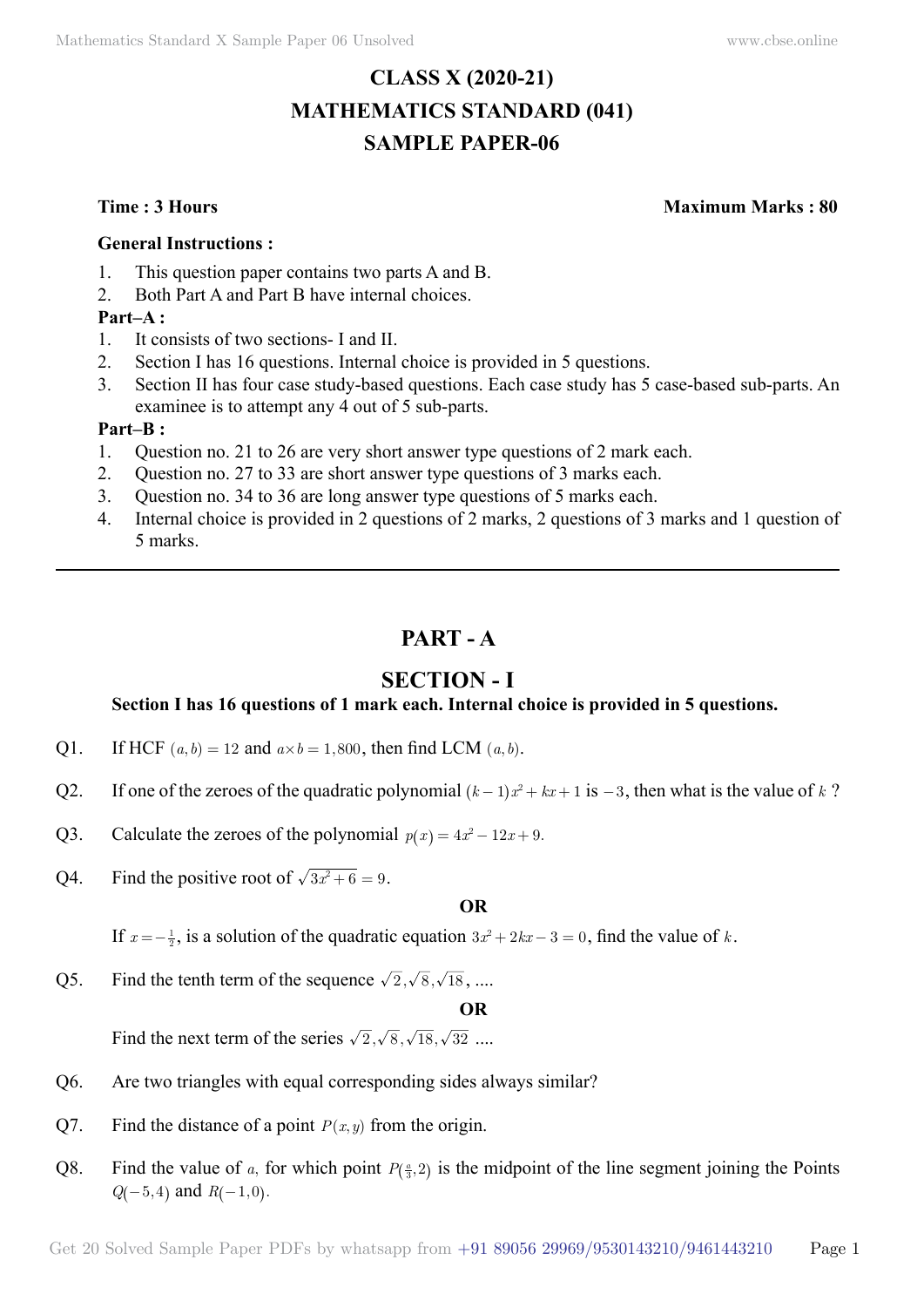- Q9. In a triangle *ABC*, write  $cos\left(\frac{B+C}{2}\right)$  in terms of angle *A*.
- Q10. What happens to value of  $\cos \theta$  when  $\theta$  increases from  $0^{\circ}$  to  $90^{\circ}$ .
- Q11. Find the value of  $\sin^2 41^\circ + \sin^2 49^\circ$
- Q12. In the figure, *PA* and *PB* are tangents to a circle with centre *O*. If  $\angle AOB = 120^{\circ}$ , then find  $\angle OPA$ .



 **O**

*PQ* is a tangent drawn from an external point *P* to a circle with centre *O*, *QOR* is the diameter of the circle. If  $\angle POR = 120^\circ$ , What is the measure of  $\angle OPQ$  ?



Q13. The radius of a circle is 17.5 cm. find the area of the sector of the circle enclosed by two radii and an arc 44 cm in length.

#### **O**

Find the area of the sector of a circle of radius 6 cm whose central angle is 30°. (Take  $\pi = 3.14$ )

- Q14. If the radius of the base of a right circular cylinder is halved, keeping the height same, find the ratio of the volume of the reduced cylinder to that of original cylinder.
- Q15. What is abscissa of the point of intersection of the ''Less than type'' and of the ''More than type'' cumulative frequency curve of a grouped data ?
- Q16. A card is drawn at random from a well shuffled pack of 52 cards. Find the probability of getting neither a red card nor a queen.

#### **O**

A letter of English alphabet is chosen at random. Determine the probability that the chosen letter is a consonant.

# **Section II**

**Case study-based questions are compulsory. Attempt any 4 sub parts from each question. Each question carries 1 mark.**

Q17. Amar, Akbar and Anthony are playing a game. Amar climbs 5 stairs and gets down 2 stairs in one turn. Akbar goes up by 7 stairs and comes down by 2 stairs every time. Anthony goes 10 stairs up and 3 stairs down each time.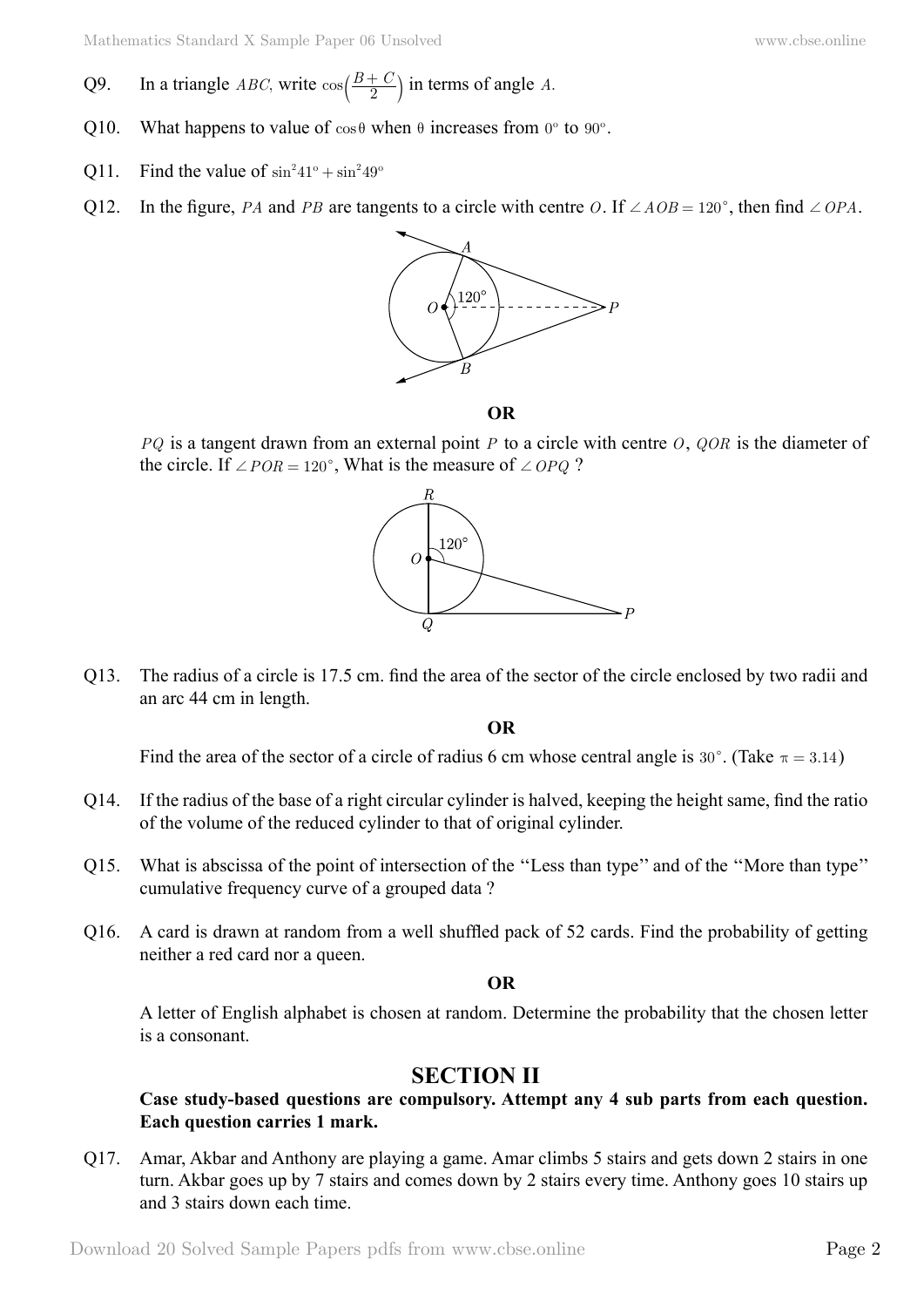

Doing this they have to reach to the nearest point of 100th stairs and they will stop once they find it impossible to go forward. They can not cross 100th stair in anyway.

- **(i)** Who reaches the nearest point?
	- (a) Amar (b) Akbar
- - (c) Anthony (d) All together reach to the nearest point.
- **(ii)** How many times can they meet in between on same stair ?
	- (a) 3
	- (b) 4
	- (c) 5
	- (d) No, they cannot meet in between on same stair.
- **(iii)** Who takes least number of steps to reach near hundred?
	- (a) Amar (b) Akbar
		-
	- (c) Anthony (d) All of them take equal number of steps.
- **(iv)** What is the first stair where any two out of three will meet together?
	- (a) Amar and Akbar will meet for the first time on 15th stair.
	- (b) Akbar and Anthony will meet for the first time on 35th stair.
	- (b) Amar and Anthony will meet for the first time on 21th stair.
	- (d) Amar and Akbar will meet for the first time on 21th stair.
- **(v)** What is the second stair where any two out of three will meet together?
	- (a) Amar and Akbar will meet on 21th stair.
	- (b) Akbar and Anthony will meet on 35th stair.
	- (c) Amar and Anthony will meet on 21th stair.
	- (d) Amar and Anthony will meet on 35th stair.
- Q18. An architect is a skilled professional who plans and designs buildings and generally plays a key role in their construction. Architects are highly trained in the art and science of building design. Since they bear responsibility for the safety of their buildings' occupants, architects must be professionally licensed.

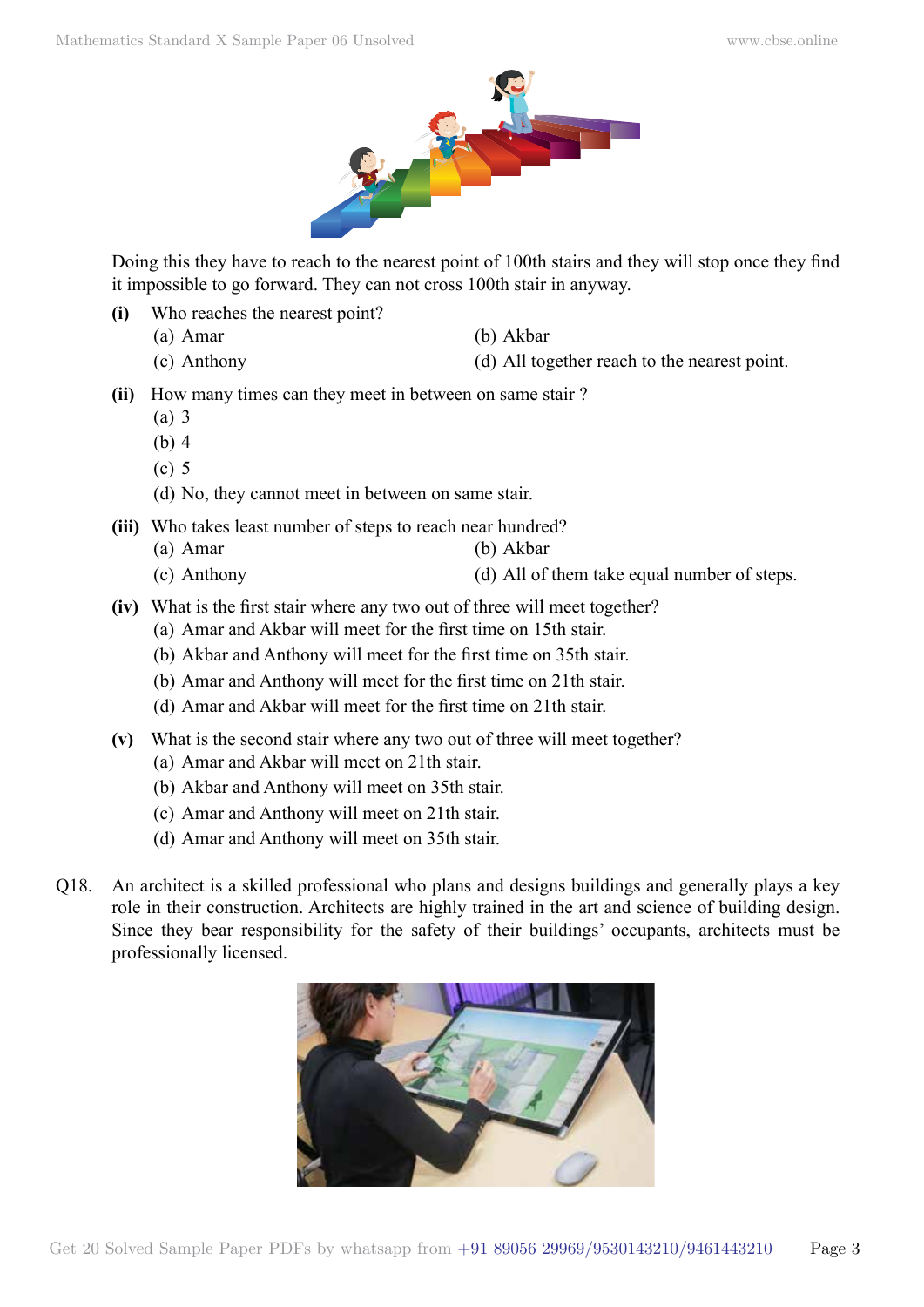Varsha is a licensed architect and design very innovative house. She has made a house layout for her client which is given below. In the layout, the design and measurements has been made such that area of two bedrooms and kitchen together is 95 sq. m.



- **(i)** Which pair of linear equations does describe this situation ?
	- (a)  $2x + y = 19$  and  $x + y = 13$
	- (b)  $x + 2y = 19$  and  $2x + y = 13$
	- (c)  $2x + y = 38$  and  $x + y = 13$
	- (d)  $2x + y = 38$  and  $2x + y = 13$
- **(ii)** What is the length of the outer boundary of the layout.

|     | (a) 24 m                                            | (b) $48 \text{ m}$                                                           |
|-----|-----------------------------------------------------|------------------------------------------------------------------------------|
|     | (c) 27 m                                            | (d) $54 \text{ m}$                                                           |
|     | (iii) What is the area of bedroom 1?                |                                                                              |
|     | (a) 24 $m^2$                                        | (b) 30 $\rm m^2$                                                             |
|     | (c) 28 $m^2$                                        | (d) 24 $m^2$                                                                 |
|     | (iv) What is the area of living room in the layout? |                                                                              |
|     | (a) 54 $m2$                                         | (b) 48 $m2$                                                                  |
|     | (c) 75 $m^2$                                        | (d) 24 $m^2$                                                                 |
| (v) |                                                     | What is the cost of laying tiles in Kitchen at the rate of Rs. 50 per sq. m? |
|     | $(200 - 1500$                                       | $(A)$ $D_2$ $2000$                                                           |

- (a) Rs. 1500 (b) Rs. 2000 (c) Rs. 1750 (d) Rs. 3000
- Q19. Resident Welfare Association (RWA) of a Gulmohar Society in Delhi have installed three electric poles *A*, *B* and *C* in a society's common park. Despite these three poles, some parts of the park are still in dark.

So, RWA decides to have one more electric pole *D* in the park.



The park can be modelled as a coordinate systems given below.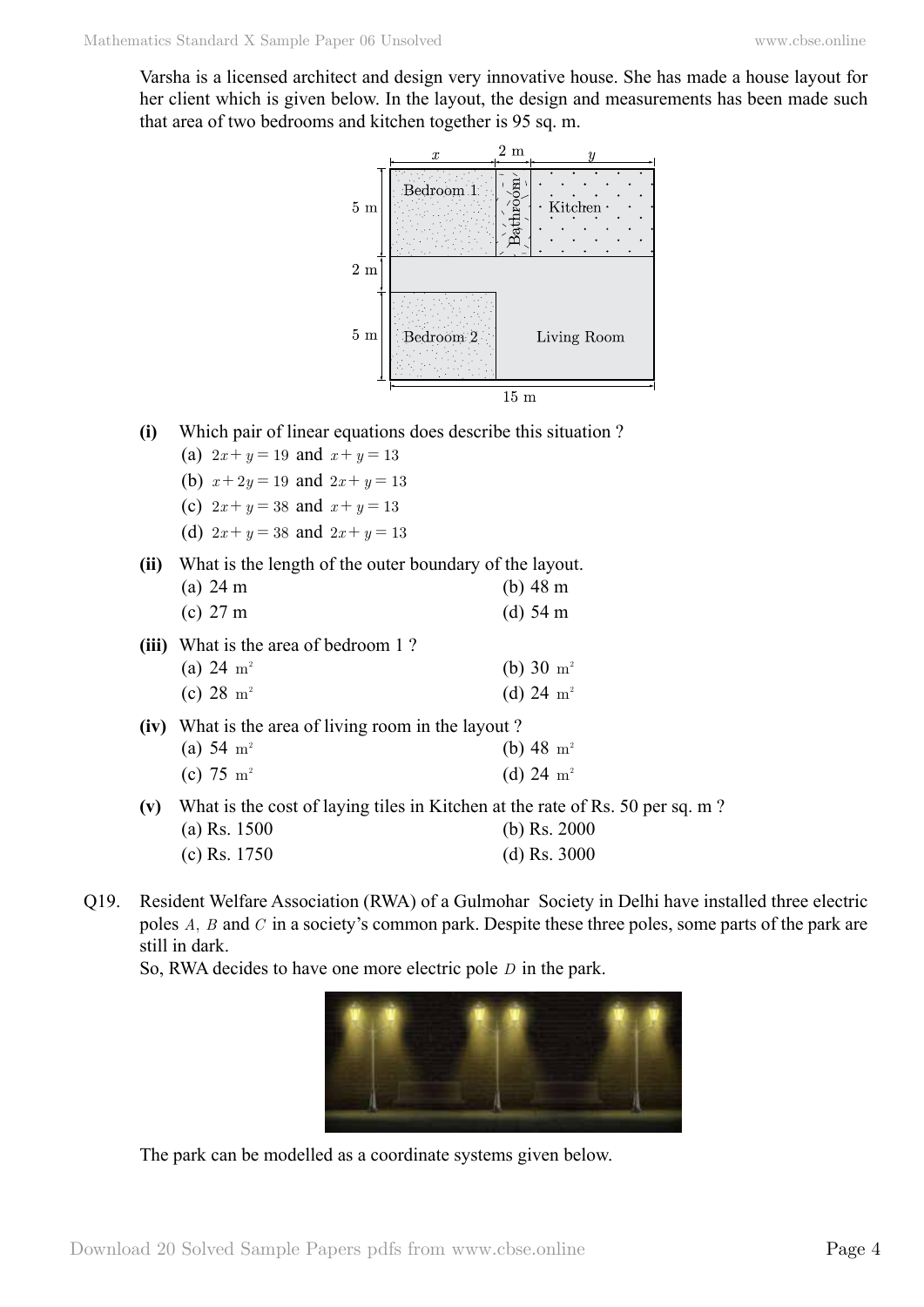

On the basis of the above information, answer any four of the following questions:

| What is the position of the pole $C$ ? |                |
|----------------------------------------|----------------|
| (a) $(4, 5)$                           | (b) $(5, 4)$   |
| (c) $(6, 5)$                           | $(d)$ $(5, 6)$ |

**(ii)** What is the distance of the pole *B* from the corner *O* of the park ?

| (a) $6\sqrt{2}$ units | (b) $3\sqrt{2}$ units |
|-----------------------|-----------------------|
|                       |                       |

- (c)  $6\sqrt{3}$  units (d)  $3\sqrt{3}$  units
- **(iii)** Find the position of the fourth pole *D* so that four points *A*, *B C* and *D* form a parallelogram (a)  $(5, 2)$  (b)  $(1, 5)$

| (c) $(1, 4)$ | $(d)$ $(2, 5)$ |
|--------------|----------------|
|--------------|----------------|

| (iv) What is the distance between poles A and $C$ ?  |  |                       |  |  |  |  |
|------------------------------------------------------|--|-----------------------|--|--|--|--|
| (a) $6\sqrt{2}$ units                                |  | (b) $3\sqrt{2}$ units |  |  |  |  |
| (c) $6\sqrt{3}$ units                                |  | (d) $3\sqrt{3}$ units |  |  |  |  |
| (v) What is the distance between poles $B$ and $D$ ? |  |                       |  |  |  |  |

| (a) $2\sqrt{3}$ units | (b) $\sqrt{28}$ units |
|-----------------------|-----------------------|
| (c) $6\sqrt{3}$ units | (d) $\sqrt{26}$ units |

Q20. When an eagle looks at a rat on the ground, eagle does not attack the rat at its initial position. It takes into account the speed of the rat and the direction in which rat is moving. After analysing the situation (how? it may be God's gift) eagle attacks the rat in such a way that it may successful in catching the rat.



Suppose an eagle sitting on the tree of height 90 m, observe a rat with angle of depression 45°, and moving away from the tree with some speed. Eagle start flying with  $30^{\circ}$  downward and catch rat in 10 second.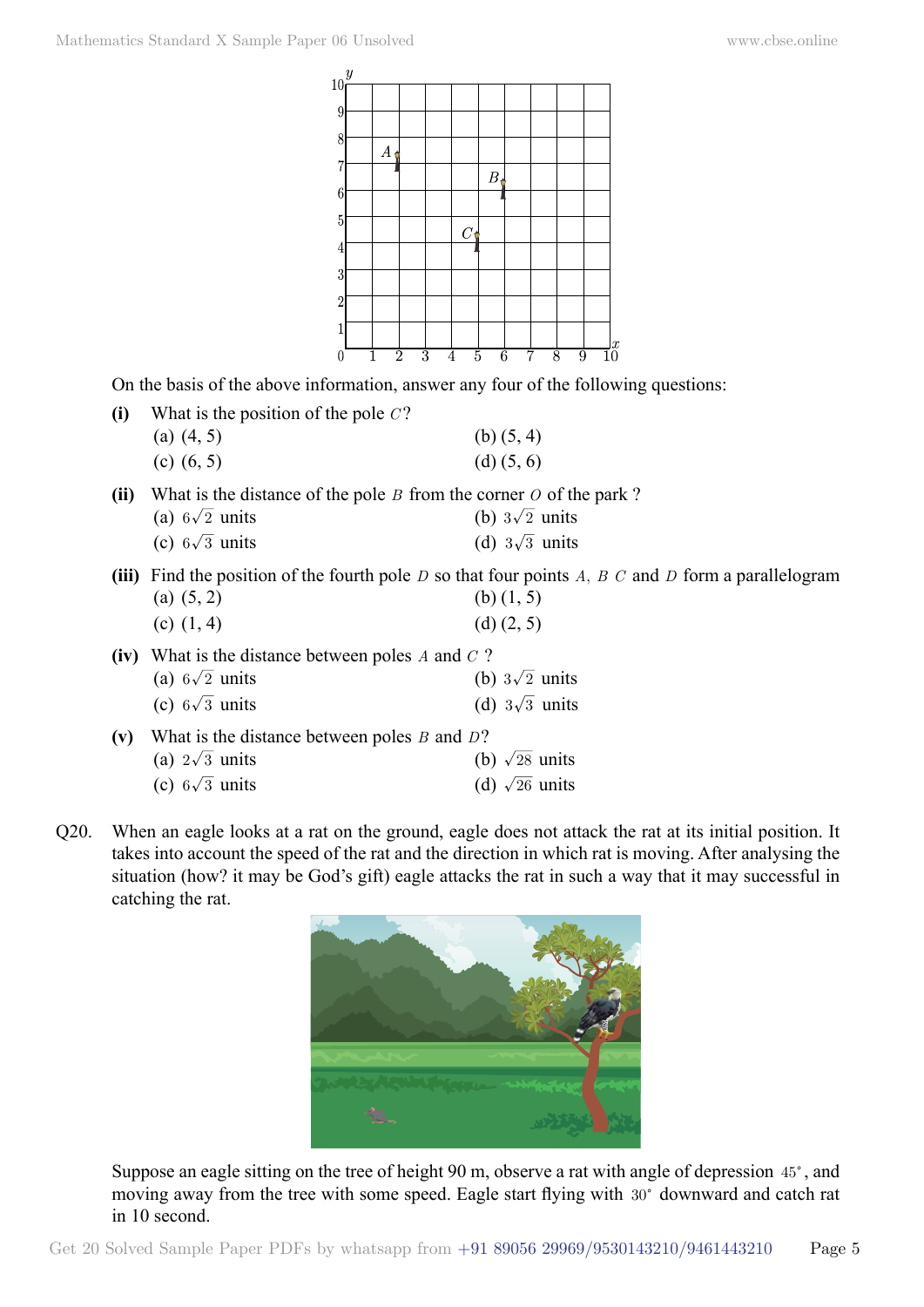| (i)  | What is the horizontal distance between tree and initial position of rat? |                          |
|------|---------------------------------------------------------------------------|--------------------------|
|      | (a) 60 m                                                                  | (b) $45 \text{ m}$       |
|      | (c) 90 m                                                                  | $(d)$ 120 m              |
| (ii) | What is the distance travelled by rat in 10 seconds?                      |                          |
|      | (a) $60(\sqrt{3}-1)$ m                                                    | (b) $60(\sqrt{2}-1)$ m   |
|      | (c) $90(\sqrt{3}-1)$ m                                                    | (d) $90(\sqrt{2}-1)$ m   |
|      | (iii) What is the distance travelled by eagle to catch rat?               |                          |
|      | (a) 90 m                                                                  | (b) $180 \text{ m}$      |
|      | $(c)$ 270 m                                                               | $(d)$ 240 m              |
|      | (iv) What is the speed of rat?                                            |                          |
|      | (a) $18 \text{ m/s}$                                                      | (b) $9(\sqrt{3}+1)$ m/s  |
|      | (c) $64.8 \text{ m/s}$                                                    | (d) $9(\sqrt{3}-1)$ m/s  |
| (v)  | What is the speed of eagle?                                               |                          |
|      | $(a)$ 18 km/h                                                             | (b) $9(\sqrt{3}+1)$ km/h |
|      | (c) $9(\sqrt{3}+1)$ km/h                                                  | (d) $64.8 \text{ km/h}$  |
|      |                                                                           |                          |

# **Part - B**

#### **All questions are compulsory. In case of internal choices, attempt anyone.**

- Q21. Find the quadratic polynomial whose sum and product of the zeroes are  $\frac{21}{8}$  and  $\frac{5}{16}$  respectively.
- Q22. Solve the following pair of linear equations by substitution method:  $3x + 2y - 7 = 0$  $4x + y - 6 = 0$
- Q23. Solve the following quadratic equation for *x* :  $4\sqrt{3} x^2 + 5x - 2\sqrt{3} = 0$

#### **O**

Solve for  $x : x^2 - (\sqrt{3} + 1)x + \sqrt{3} = 0$ 

Q24. In the given figure,  $\angle A = \angle B$  and  $AD = BE$ . Show that  $DE||AB$ .



 **O**

In the given figure, if *ABCD* is a trapezium in which *AB*|| *CD*|| *EF*, then prove that  $\frac{AE}{ED} = \frac{BE}{FC}$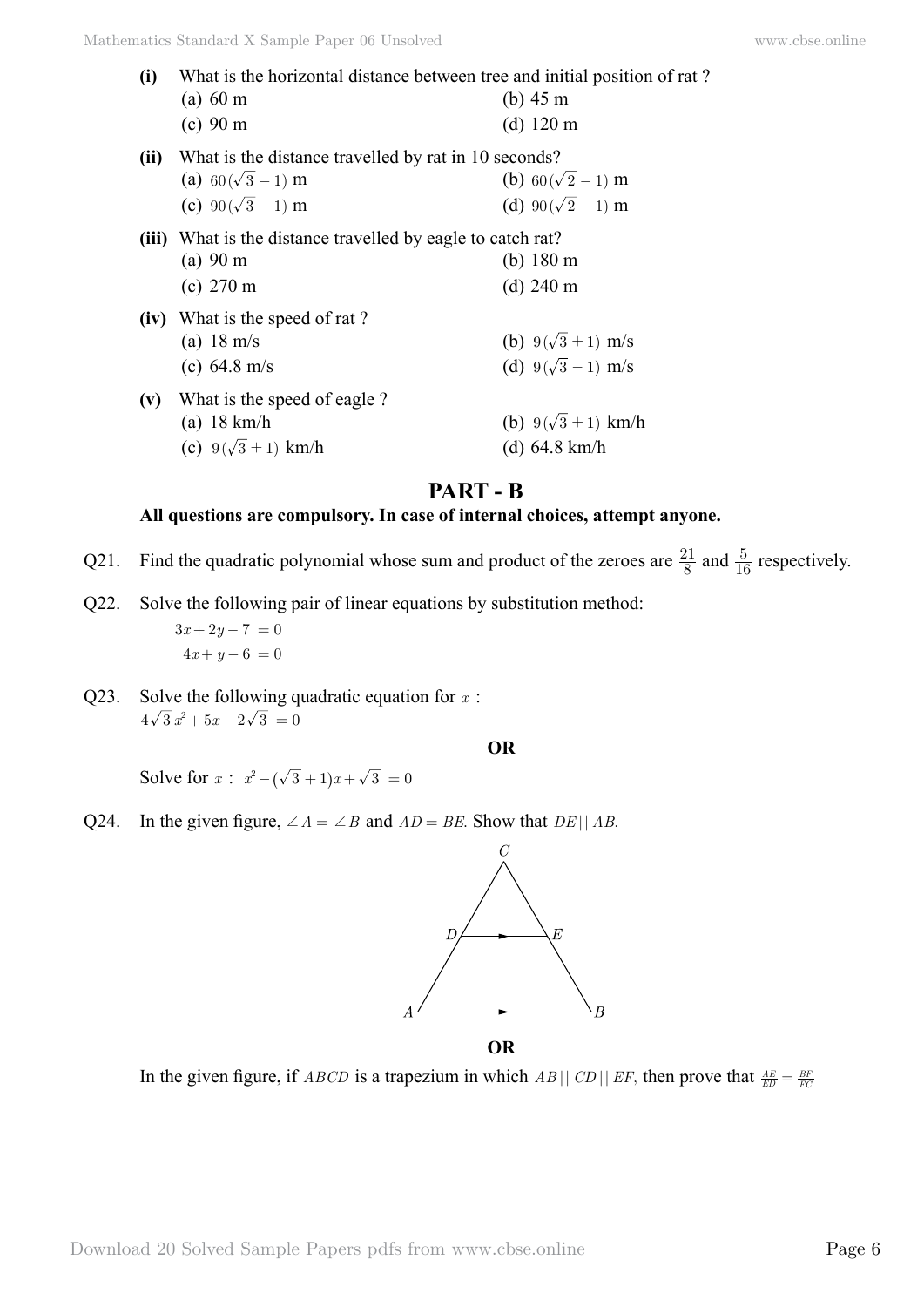

- Q25. If  $\sin A = \frac{\sqrt{3}}{2}$ , find the value of  $2\cot^2 A 1$ .
- Q26. Given below is the distribution of weekly pocket money received by students of a class. Calculate the pocket money that is received by most of the students.

| Pocket Money (in Rs.) $\vert 0\textrm{-}20 \rangle$ | $20 - 40$ | $40-60$ | 60-80 | $80-100$ | 100-120   120-140 |  |
|-----------------------------------------------------|-----------|---------|-------|----------|-------------------|--|
| Number of students.                                 | ∸         |         |       |          |                   |  |

- Q27. Find the values of *k* for which the quadratic equation  $x^2 + 2\sqrt{2k}x + 18 = 0$  has equal roots.
- Q28. The sum of the first 7 terms of an AP is 63 and that of its next 7 terms is 161. Find the AP.
- Q29. In Figure, in  $\triangle ABC$ ,  $DE \parallel BC$  such that  $AD = 2.4$  cm,  $AB = 3.2$  cm and  $AC = 8$  cm, then what is the length of *AE* ?



- Q30. If  $\sin \theta + \cos \theta = \sqrt{2}$  prove that  $\tan \theta + \cot \theta = 2$
- Q31. Draw two concentric circle of radii 3 cm and 5 cm. Taking a point on the outer circle, construct the pair of tangents to the inner circle.
- Q32. Find the area of minor segment of a circle of radius 14 cm, when its centre angle is  $60^\circ$ . Also find the area of corresponding major segment. Use  $\pi = \frac{22}{7}$ .

 **O**

A momento is made as shown in the figure. Its base *PBCR* is silver plate from the front side. Find the area which is silver plated. Use  $\pi = \frac{22}{7}$ .